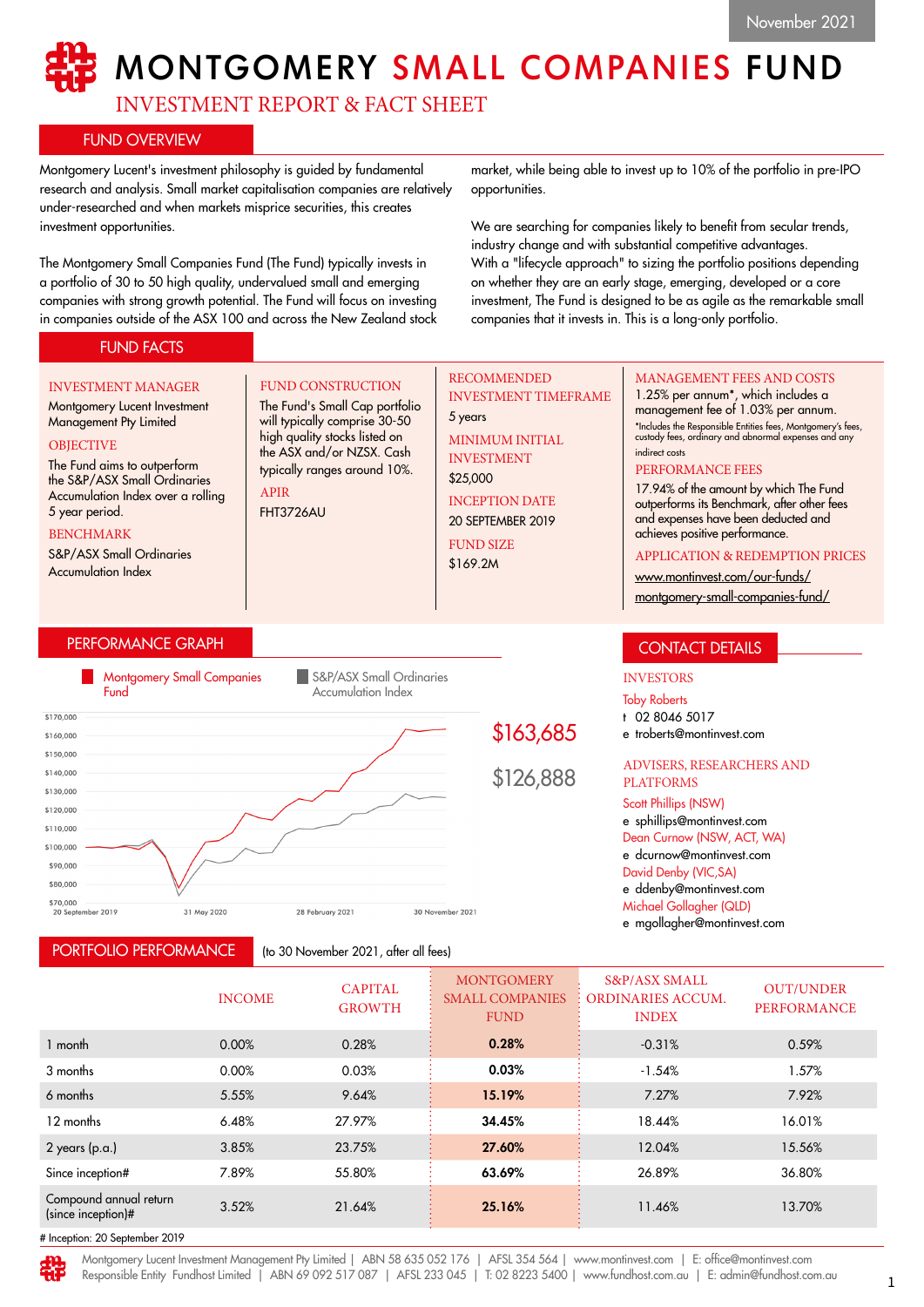#### FUND COMMENTARY

The Montgomery Small Companies Fund (the Fund) returned 0.28 per cent, net of fees, in November versus the benchmark, the S&P/ASX Small Ordinaries Accumulation Index, which declined by 0.31 per cent. Since inception (20 September 2019), the Fund has increased by 63.69 per cent, outperforming the benchmark by 36.80 per cent, after all fees and expenses.

The largest positive contributors for November included Alliance Aviation Services (ASX:AQZ), EML Payments (ASX:EML) and Megaport (ASX:MP1). AQZ shares recovered most of the prior month's losses after the company's AGM update confirmed its fleet expansion remains broadly on track (albeit slightly delayed over 1Q22) and management remains comfortable with FY22 consensus earnings estimates. Valuation continues to look attractive considering the solid medium-term growth profile of the business, in our view. EML shares surged on the back of a regulatory update which we think materially de-risks the investment case. The Central Bank of Ireland (CBI) advised it will allow EML's PFS business to sign new customers and launch new programs within (undisclosed) 'material growth restrictions', and that these volume limitations will cease after 12 months or potentially earlier subject to third-party verification that the remediation plan has been implemented. So, with the loss of PFS' license looking increasingly unlikely and the incremental compliance costs associated with the remediation plan now largely factored into market forecasts, investors can focus on the appropriate growth rate for the business and what multiple you should pay for that growth.

MP1 shares rallied on no new news, although a bullish broker initiation report couldn't have hurt. Our conviction in the equity story is premised upon MP1's unique leverage to a multi-decade global megatrend in cloud technology adoption and accelerating sales momentum as the company pivots towards an indirect sales model.

The largest detractors from performance included Corporate Travel Management (ASX:CTD), Ooh!Media (ASX:OML) and Pentanet (ASX:5GG). CTD shares sold off as investor sentiment towards the travel sector soured after breaking news of a potentially more infectious COVID-19 variant which might evade vaccines. The situation remains fluid so we de-risked our portfolio exposure, particularly towards travel stocks. OML shares weakened for similar reasons given the outdoor media sector was significantly impacted by government mandated lockdowns. Although we are alive to the risks, we think it's a bit early to conclude that further lockdowns in Australia are coming. 5GG's stock price drifted lower on no new news. Following a successful beta testing program, 5GG commercially launched its cloud gaming offering, GeForce NOW, in mid-October 2021. The company's near-term focus will be on growing awareness and converting unpaid members to fullfeatured paying subscribers.

Continued on the next page..



Lucent Investment Management Pty Limited, (ABN 58 635 052 176, Authorised Representative No. 001277163) (Montgomery) the investment manager of the Montgomery Small Companies Fund. The responsible entity of the Fund is<br>Fund or needs. You should obtain and consider a copy of the Product Disclosure Statement (PDS) Target Market Determination (TMD) relating to the Fund before making a decision to invest. Available here: https://fundhost.com.au/f montgomery-small-companies-fund/ While the information in this document has been prepared with all reasonable care, neither Fundhost nor Montgomery makes any representation or warranty as to the accuracy or completeness of any statement in this document including any forecasts. Neither Fundhost nor Montgomery guarantees the performance of the Fund or the repayment of any investor's capital. To the extent permitted by law, neither Fundhost Montgomery, including their employees, consultants, advisers, officers or authorised representatives, are liable for any loss or damage arising as a result of reliance placed on the contents of this document. Past performa indicative of future performance